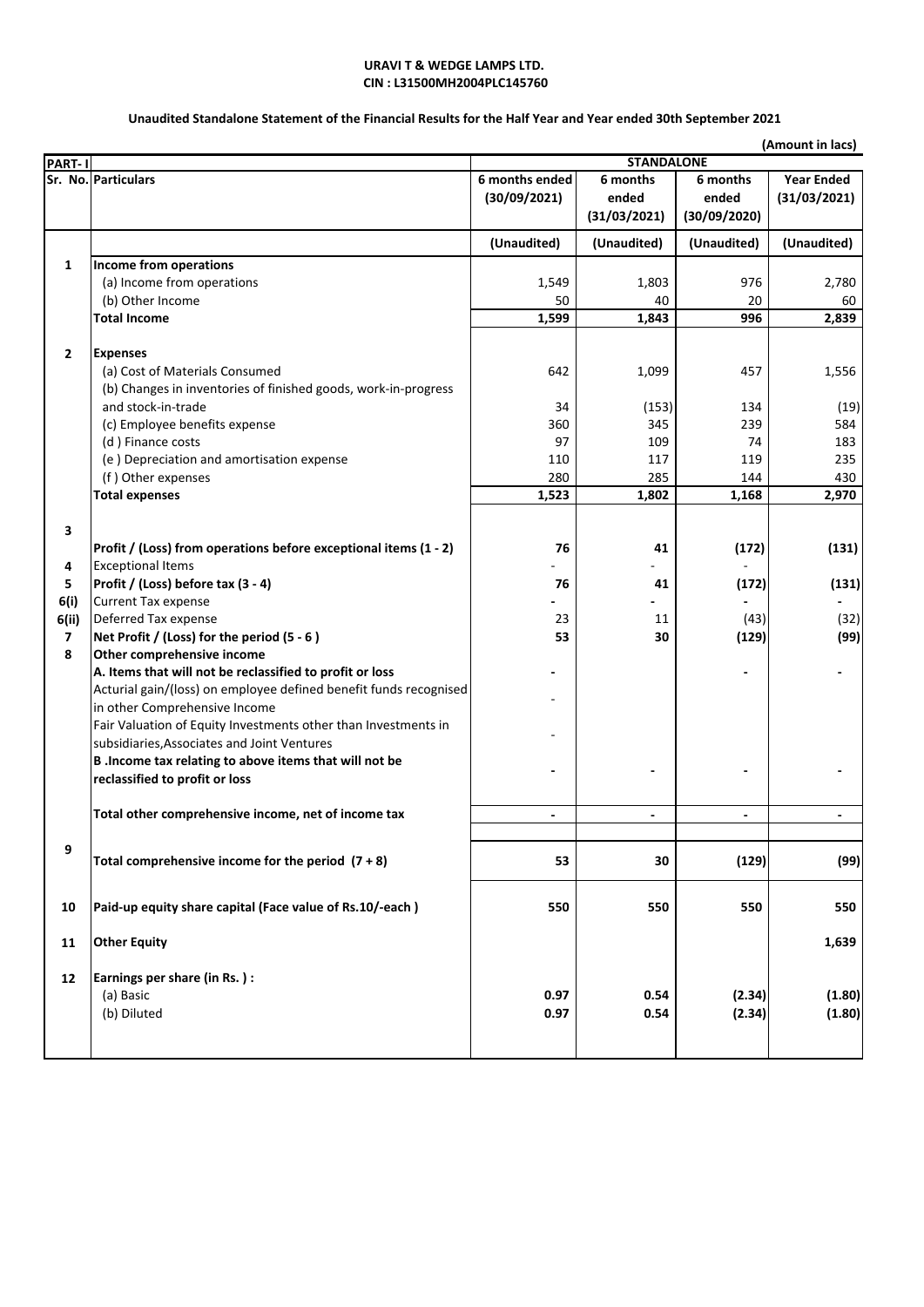#### **Notes to the financial results:**

- **1** 1. The Statement has been prepared in accordance with the Companies (Ind AS) Rules, 2015 (Ind AS) prescribed under section 133 of the Companies Act and other recognised accounting practices and policies to the extent applicable. The Company has adopted Indian Accounting Standards (Ind AS) for the first-time w.e.f. 1/4/2021 with a transition date of 1/4/2020. The figures for the half year ended 30/9/2020 and year ended 31/3/2021 are in compliance with Ind AS
- **2** The above standalone financial results of the company were reviewed and recommended by the Audit committee and subsequently approved by the Board of Directors at its meeting held on the13thNovember 2021. The review report has been filed with stock exchange and is available on the Company's website.
- **3** The figures for the half year ended 31st March 2021 are balancing figures between figures of full financial year and unaudited year to date figures upto the half year ended 30th September 2020 which were subjected to limited review by Auditors.
- **4** Reconciliation of Net Profit as previously reported on account of transition from the previous Indian GAAP to Ind AS for the half year and year ended 31/3/21:

| (Amount in lacs)                                             |           |               |
|--------------------------------------------------------------|-----------|---------------|
| <b>Half Year</b><br><b>Particulars</b>                       |           | Year ended on |
|                                                              | lended on | 31/3/2021     |
|                                                              | 30/9/2020 |               |
| Net Profit for the period under Indian GAAP                  | (161)     | (132)         |
| On account of Investments at FVTPL                           |           |               |
| Additional Depreciation & Amortisation of Leasehold Property |           | (0)           |
| Other adjustments                                            | (2)       | (0)           |
| Deferred Tax on adjustments                                  | 33        | 24            |
| Net Profit for the period under Ind AS                       | (129)     | (99)          |

Reconciliation of Equity as previously reported on account of transition from the previous Indian GAAP to Ind AS for the half year and year ended 31/3/2021:

| (Amount in lacs)                          |           |
|-------------------------------------------|-----------|
| Year ended on<br><b>Particulars</b>       |           |
|                                           | 31/3/2021 |
| Equity as on 31/03/2021 under Indian GAAP | 2,152     |
| On account of Investments at FVTPL        | 10        |
| <b>Provision for Expected Credit Loss</b> |           |
| Other Ind AS adjustments                  |           |
| <b>IND AS 116 Adjustments</b>             | (1)       |
| Deferred Tax on adjustments               | 27        |
| Equity as on 31/03/2021 under Ind AS      | 2,189     |

- **4** The Limited review as required under Regulation 33 of the SEBI (Listing Obligations and Disclosure Requirements), Regulations, 2015 has been completed by the Auditors of the Company and the related report is being submitted to the concerned stock exchanges.
- **5** The Company Operates in a single segment, hence segment reporting is not applicable
- **6** In March 2020, World Health Organisation (WHO) declared COVID-19 a pandemic. The company has adopted measures to curb the spread of infection in order to protect the health of our employees and ensure business continuity with minimal disruption.The Company has considered external and internal information in assessing the impact of COVID-19 on its financial statements. As per our current assessment no significant impact on the carrying amount of its financial assets is expected, and we continue to monitor changes in future economic conditions
- **7** The Indian Parliament has approved the Code on Social Security, 2020 which would impact the contributions by the company towards Gratuity. The Ministry of Labour and Employment has released draft rules for the Code on Social Security, 2020 on November 13, 2020, and has invited suggestions from stakeholders which are under active consideration by the Ministry. The Company will assess the impact and its evaluation once the subject rules are notified and will give appropriate impact in its financial statements in the period in which, the Code becomes effective.

#### **For and On Behalf of the Board of Directors**

NIRAJ DAMJI GADA Digitally signed by NIRAJ DAMJI GADA DN: c=IN, o=Personal, 2.5.4.20=19746b85d7e7b7c55c3f88d9521039382a493d0d2d78d bdf479cf7181449e458, postalCode=400080, st=Maharashtra, serialNumber=dfc9cd67d6dcc6c547957efb0cc509ece00ae28e2e 0c621498c98f2d17e35c7c, cn=NIRAJ DAMJI GADA Date: 2021.11.13 12:38:15 +05'30'

**Shri. Niraj Gada** (Chairman, MD & CFO) DIN: 00515932

**13-Nov-21 Place: Mumbai**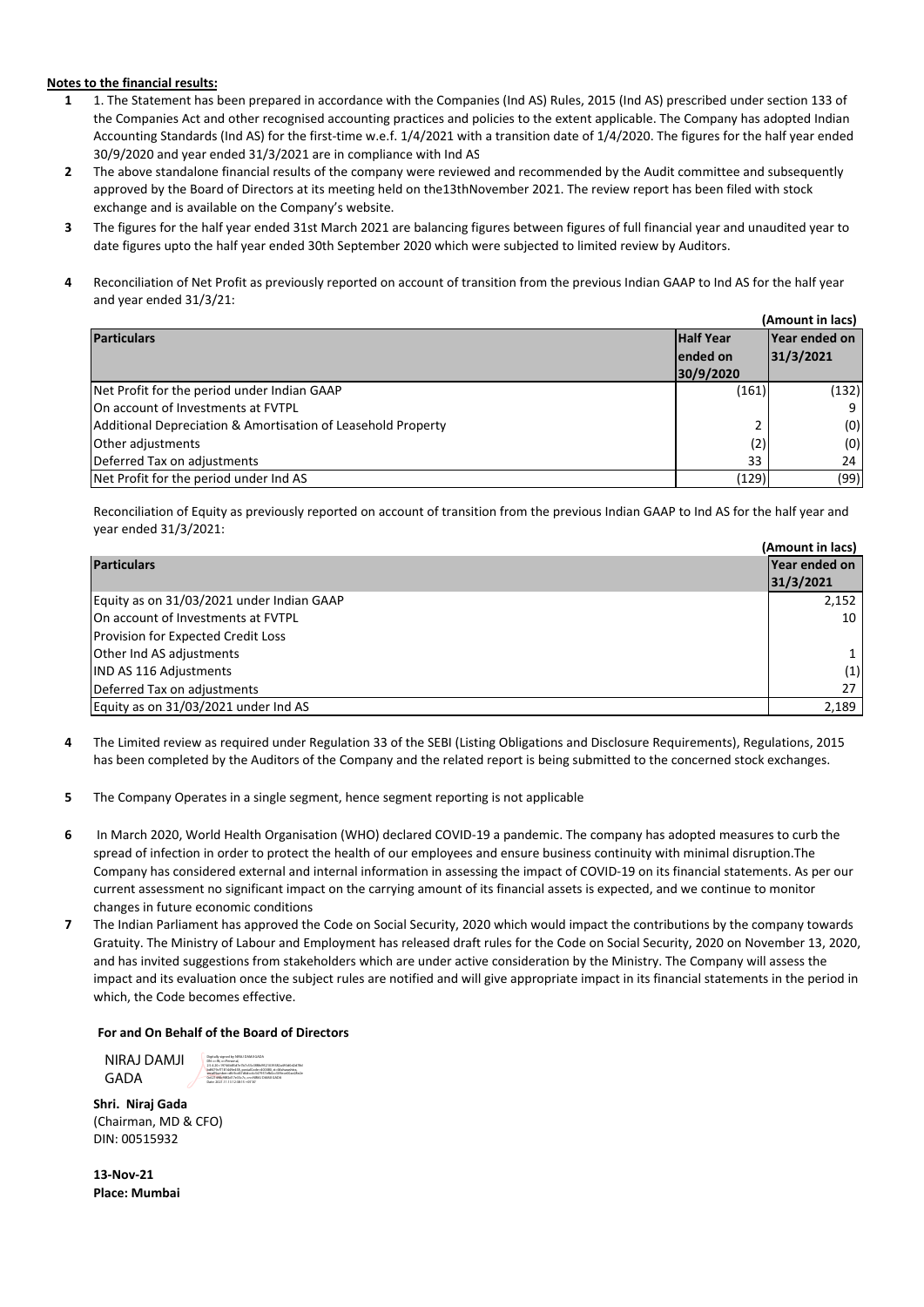# **URAVI T & WEDGE LAMPS LTD. BALANCE SHEET CIN : L31500MH2004PLC145760**

**(Amount in lacs)**

|                                                                | As at<br>30th Sept, 2021 | As at<br>31st March,<br>2021 |
|----------------------------------------------------------------|--------------------------|------------------------------|
| <b>ASSETS</b>                                                  |                          |                              |
| <b>Non-current assets</b>                                      |                          |                              |
| (a) Property, plant and equipment                              | 1,590                    | 1,540                        |
| (b) Right of Use Assets                                        | 32                       | 22                           |
| (c) Capital work-in-progress                                   |                          | 23                           |
| (d) Investment properties                                      |                          |                              |
| (e) Investments in subsidiaries, associates and joint ventures |                          | 6                            |
| (f) Financial assets                                           |                          |                              |
| (i) Investments                                                | 96                       | 60                           |
| (ii) Loans                                                     | 17                       | 16                           |
| (g) Non-Current Tax Assets                                     | 38                       | 65                           |
| (h) Deferred tax assets (net)                                  |                          |                              |
| (i) Other non-current assets                                   | 30                       | 6                            |
| <b>Total non-current assets</b>                                | 1,804                    | 1,739                        |
| <b>Current assets</b><br>(a) Inventories                       | 1,177                    | 1,205                        |
| (b) Financial assets                                           |                          |                              |
| (i) Investments                                                |                          |                              |
| (ii) Trade receivables                                         | 1,269                    | 1,226                        |
| (iii) Cash and cash equivalents                                | 6                        | 32                           |
| (iv) Bank Balances other than above                            | 205                      | 214                          |
| (v) Loans                                                      | 228                      | 301                          |
| (vi) Other financial assets                                    | 19                       | 19                           |
| (c) Other current assets                                       | 80                       | 45                           |
|                                                                | 2,984                    | 3,042                        |
|                                                                |                          |                              |
| <b>Total current assets</b>                                    | 2,984                    | 3,042                        |
| <b>Total assets</b>                                            | 4,788                    | 4,780                        |
| <b>EQUITY AND LIABILITIES</b><br><b>Equity</b>                 |                          |                              |
| (a) Equity share capital                                       | 550                      | 550                          |
| (b) Other Equity                                               | 1,693                    | 1,639                        |
| <b>Total Equity</b>                                            | 2,243                    | 2,189                        |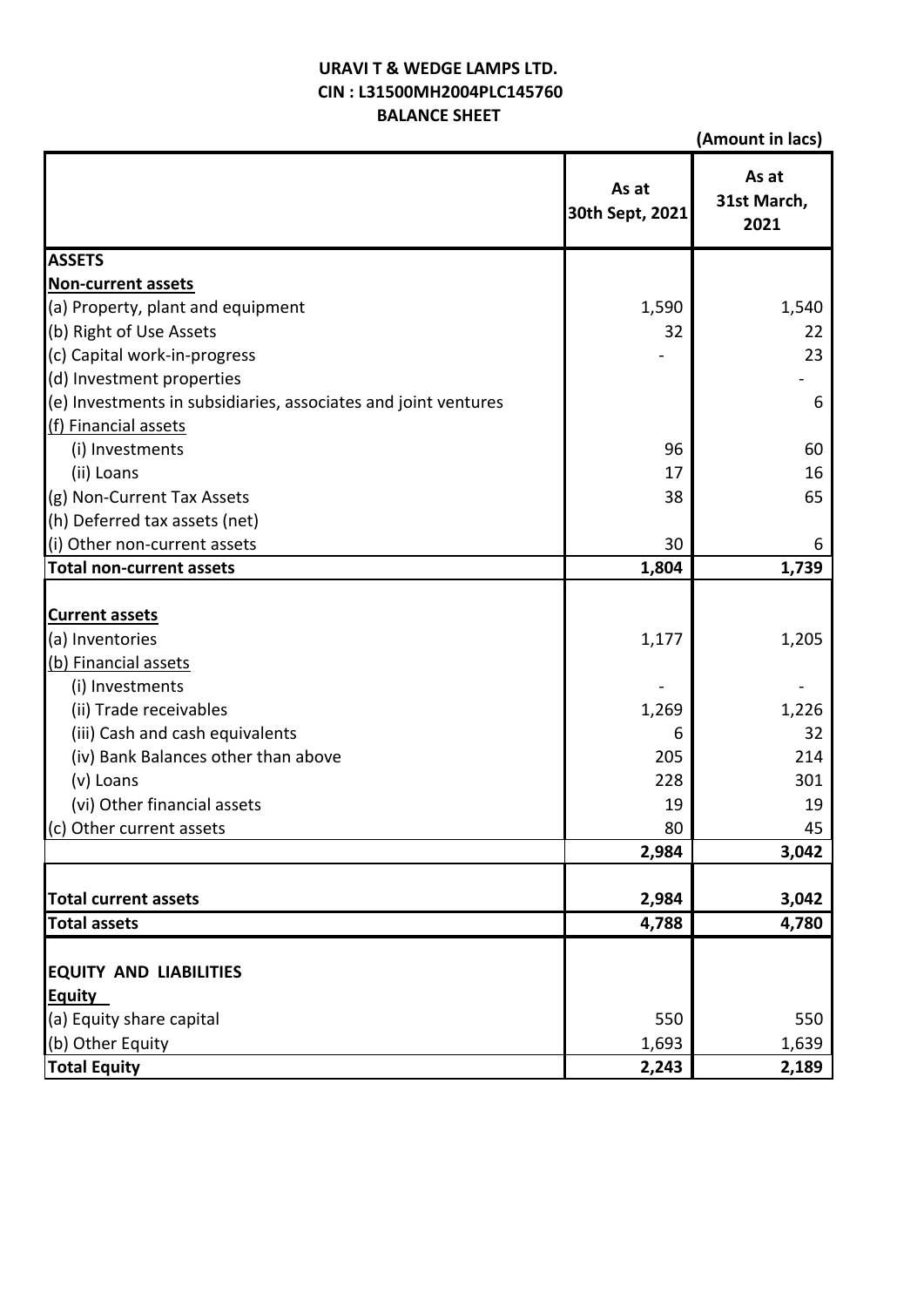| <b>Liabilities</b>                                     |       |       |
|--------------------------------------------------------|-------|-------|
| <b>Non-current liabilities</b>                         |       |       |
| (a) Financial liabilities                              |       |       |
| (i) Borrowings                                         | 399   | 292   |
| (ii) Lease liabilities                                 | 13    | 5     |
| (iii) Other financial liabilities                      |       |       |
| (b) Provisions                                         |       |       |
| (c) Deferred Tax Liabilities                           | 112   | 89    |
| <b>Total non-current liabilities</b>                   | 524   | 386   |
|                                                        |       |       |
| <b>Current liabilities</b>                             |       |       |
| (a) Financial liabilities                              |       |       |
| (i) Borrowings                                         | 1,694 | 1,808 |
| (ii) Trade payables                                    |       |       |
| - Total outstanding due of micro and small enterprises |       |       |
| - Others                                               | 168   | 158   |
| (iii) Lease liabilities                                | 21    | 18    |
| (iv) Other financial liabilities                       | 118   | 194   |
| (b) Provisions                                         |       | 8     |
| (c) Other current liabilities                          | 21    | 18    |
| <b>Total current liabilities</b>                       | 2,022 | 2,205 |
| <b>Total liabilities</b>                               | 2,545 | 2,591 |
| <b>Total Equity and Liabilities</b>                    | 4,788 | 4,780 |

# **For and On Behalf of the Board of Directors**

NIRAJ DAMJI GADA

Digitully signed by NIRAJ DAMJI GADA<br>Dit. c-I-N, o-Personal,<br>25.4.20-19746853707b7555:18869521099382a493d0<br>42d78dbdf479cf7181449e458, postalCode=400080,<br>signalNatimber=dfc9cd67d6dcc6c547957efb0cc509ece00a<br>ezikalNatimber=df

**Shri. Niraj Gada** (Chairman, MD & CFO) DIN: 00515932

**13-Nov-21 Place: Mumbai**